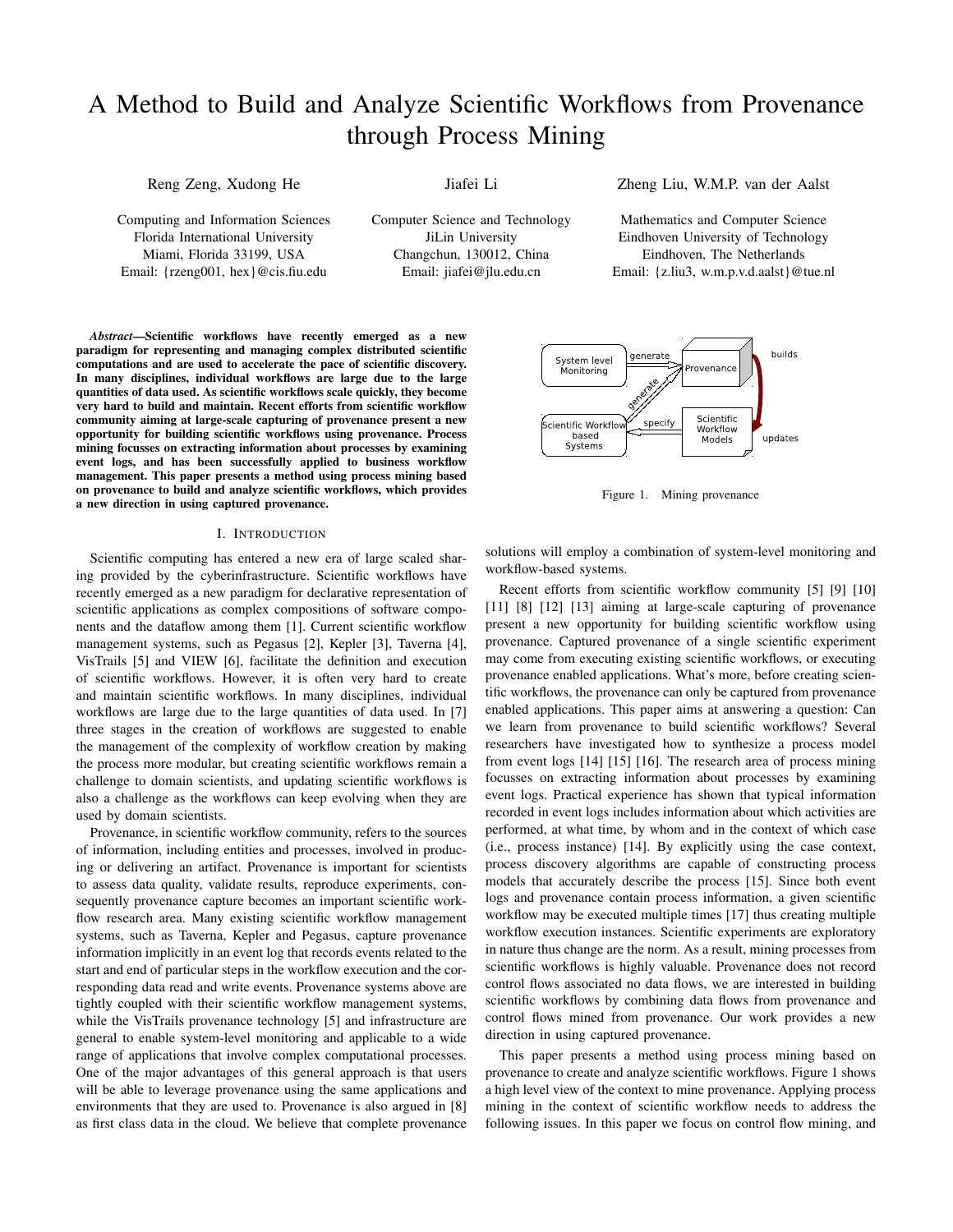

Figure 2. Overview of the method

discuss other two issues in Section IV.

- 1) Control flow mining: To mine control flows from provenance, we need to extract information and to present it in the format acceptable to existing process mining tools. we also need to select appropriate process discovery algorithms depending on the context of scientific workflows.
- 2) Data dependency: Data dependency contained in provenance can contribute to process mining for improving the mining results. It is critical to enhance the existing control flow based process mining algorithms with data flow capabilities.
- 3) Incremental mining: Given a scientific workflow template [7], scientists need to fine-tune it for many times, which makes updating large scientific workflows a challenge for scientists. Mining from scratch is neither efficient for large scale scientific workflows nor effective to address existing scientific workflow templates. Incremental mining can utilize the information in existing scientific workflow templates to make mining more efficient and effective.

# II. A METHOD TO BUILD SCIENTIFIC WORKFLOWS FROM PROVENANCE

Figure 1 shows a high level view of the context to mine provenance, to build and update scientific workflows. We adopt the challenge workflow from the third Provenance Challenge as a running example (http://www.myexperiment.org/workflows/750), which contains both control flow and data flow. Because there is no open provenance repository available, this paper generates provenance by running the example scientific workflow. As a result, results of the method in this paper can be compared with the existing scientific workflow. Note that the method can be applied to provenance generated from both sources in Figure 1: scientific workflows based systems and system level monitoring. Figure 2 shows a high level view of the method presented and evaluated in this paper.

## *A. Building Scientific Workflows through Process Discovery*

*1) Using the Fuzzy Miner:* The fuzzy miner [16] assumes that problems in mining large scale processes are caused by mismatch between fundamental assumptions of traditional process mining, and the characteristics of real-life processes. Fuzzy miner developed an adaptive simplification and visualization technique for process models, which is based on two metrics, significance and correlation. The two metrics are similar to the concept of data clustering domain where a binary distance metric is inferred to find related subsets of attributes. In the context of scientific workflows, significance, which can be determined both for tasks and precedence relations over them, measures the relative importance of behavior. As such, it specifies



Figure 3. Fuzzy Mining Result - 1

the level of interest we have in tasks and their control dependency. Correlation is only relevant for precedence relations over tasks, which measures how closely related two events following one another is.

As scientific workflows are usually quickly evolving, change can be made to the example workflow several times, including the activities and data. Using the fuzzy miner, a workflow can be mined to provide an abstract view of what does not change, which offers insight of evolving workflows. For the running example, we run it for 10 times, then remove ReadCSVReadyFile and run it for 10 times again, after that we undo removing ReadCSVReadyFile, remove IsMatchCSV-FileTables and run it for 10 times. Using XESame provenance can be transformed to a XES file, based on which the fuzzy miner can be applied. Figure 3 shows a resulting model in which there is every task but IsMatchCSVFileTables, when significance cutoff is increased to 0.392, as Figure 4, ReadCSVReadyFile disappeared so that the unchanged part is shown, which can be the key part of the whole workflow. What's more, by double clicking "Cluster 14" that contains 2 elements, the tasks with low significance are shown, which in our context is the changing tasks. As Figure 5 shows, there is a process model related with low significance tasks, which exactly matchs the original workflow model in the running example. Therefore, in case there is provenance from either workflow based systems or nonworkflow systems that include tasks scientists perform, a scientific workflow can be built automatically at different abstract level by using the fuzzy miner.

*2) Using the Alpha Miner:* The alpha miner [15] assumes the completeness of direct succession (DS) such that "if two transitions can follow each other directly, then this has occurred at least once in the log", yet it may not be the case in reality, the alpha miner allow users to edit log relations manually to offer more information about direct succession, as shown in Figure 6. For large amount of events, manually adding log relations can be impossible. In scientific workflows context, provenance contains data dependencies that imply direct succession in time order, data dependencies can somehow be considered in the alpha miner thus making it closer to completeness of direct succession. We discuss further about data dependencies in Section IV.

*3) Using the Genetic Miner:* The genetic miner [18] is a controlflow process mining algorithm that can discover all the common control-flow structures (i.e. sequences, choices, parallelism, loops and non-free-choices, invisible tasks and duplicate tasks) while being robust to noisy logs. The genetic miner has more difficulties to mine models with constructs that allow for many interleaving situations.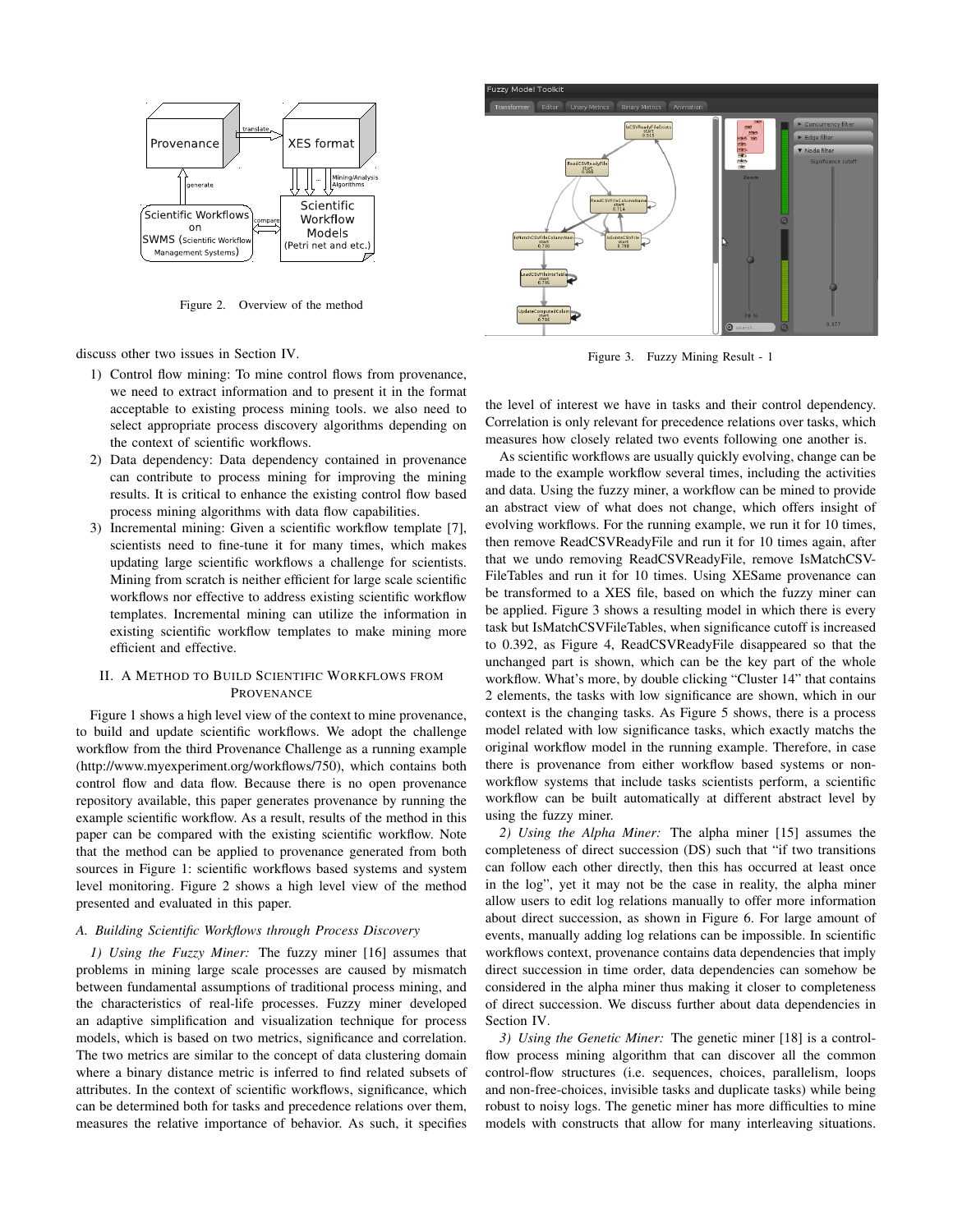

Figure 4. Fuzzy Mining Result - 2



Figure 5. Fuzzy Mining Result - 3

Figure 7 shows the result of the genetic miner on the running example. Genetic miner successfully get a non-free-choices construct such as both IsMatchTableRowCount and IsMatchTableColumnRanges depend on UpdateComputedColumns while IsMatchTableRowCount depends on others as well that means mixture of choice and synchronization. It also successfully suggests the dependency between IsMatchTableRowCount and IsMatchTableColumnRanges that is a control link in the running example. The results also give a clear view of frequence by annotating numbers on each event and arc, where numbers in event boxs mean how many times the events happen in



Figure 6. Alpha Mining Result







Figure 8. Heuristic Mining Result

the event logs, and numbers on arcs mean how many times the two events directly succeed each other.

*4) Using the Heuristic Miner:* The heuristics Miner [19] is a practical applicable mining algorithm that can deal with noise, and can be used to express the main behavior (i.e. not all details and exceptions) registered in an event log. It includes three steps: (1) the construction of the dependency graph, (2) for each activity, the construction of the input and output expressions and (3) the search for long distance dependency relations. Figure 8 shows the result of heuristics miner on the running example. Although IsMatchCSVFileTables does not directly succeed ReadCSVReadyFile in event logs, heuristics miner successfully suggests their dependency with reliability 0.833 and it happens 5 times in event logs considering long distance dependency relations. This is particularly useful in the context of scientific workflows, just as the running example, many scientific workflows have multiple tasks even hundreds of tasks scheduled in parallel, not each parallel task succeed the dependent task directly in provenance, therefore, long distance dependency discovery is especially important in the context of scientific workflows.

#### *B. Analyzing Scientific Workflows Using LTL Checking*

The size of provenance is growing large quickly, Linear Temporal Logical (LTL) checking is a great tool to help scientists discovering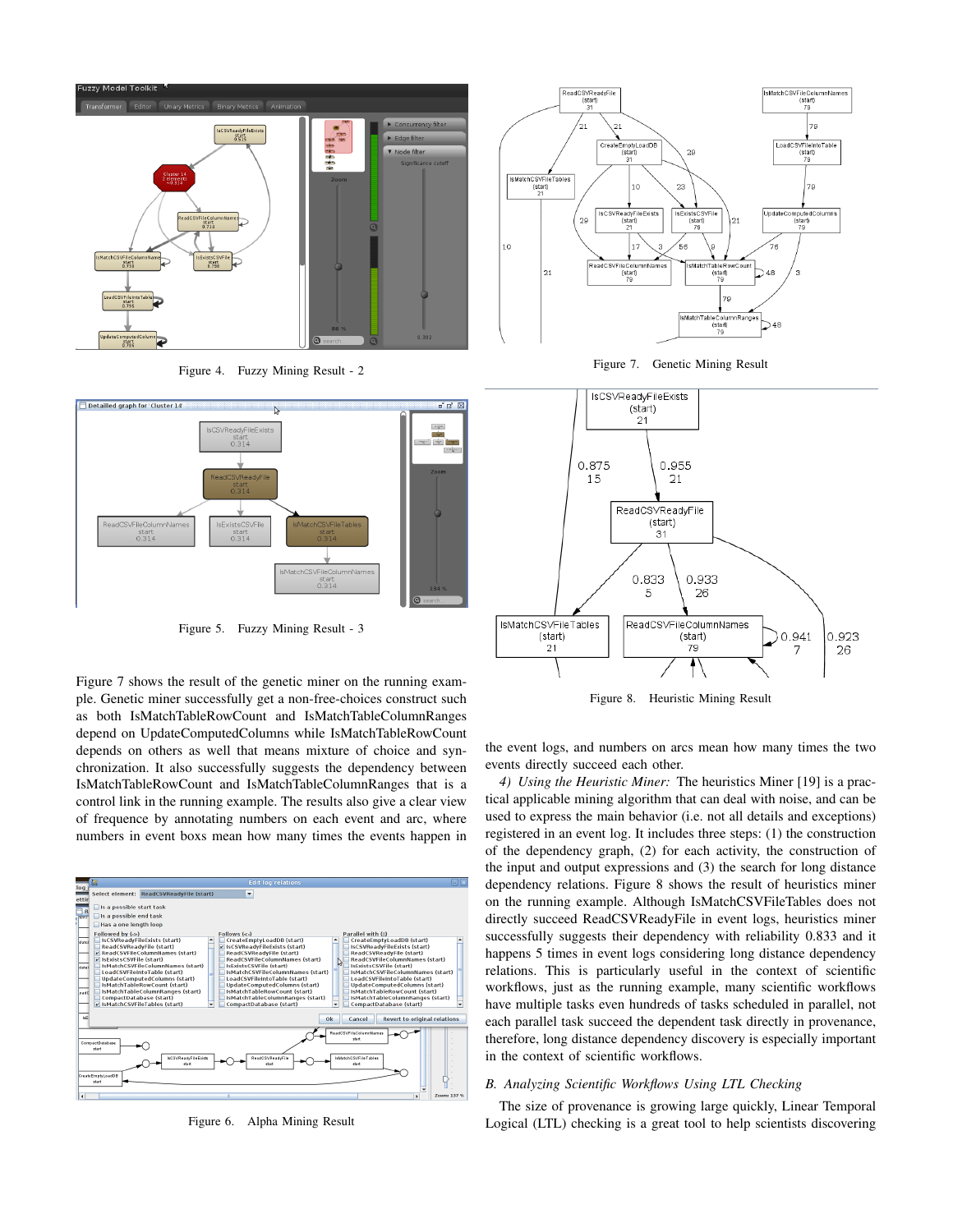| Analysis - LTL Checker (2)                                       |  |  |  |
|------------------------------------------------------------------|--|--|--|
| Checked formula: always when A then eventually B                 |  |  |  |
|                                                                  |  |  |  |
| Parameters: $A = IsExistsCSVFile$                                |  |  |  |
| $B = ReadCSVFileColumnNames$                                     |  |  |  |
|                                                                  |  |  |  |
| Correct process instances (27)   Incorrect process instances (4) |  |  |  |
| name (nr similar)<br>WorkflowRunID093ab0de-                      |  |  |  |
| WorkflowRunID18d82ad5-                                           |  |  |  |

Figure 9. LTL Checking Example

and double checking temporal properties of provenance. As shown in Figure 9, we can easily check whether ReadCSVFileColumnNames eventually happens when IsExistsCSVFile happens, it is true for 27 instances while false for 4 instances, for further information, the specific workflow run can be referred to according to workflow run identifier.

## III. RELATED WORKS

The cloud computing and other technologies are changing the way we create, share and use information, which offers great benefits but also exposes us to serious new problems. Cheney et al. [20] believe that provenance will play an essential role in this revolution, providing data integrity, trustworthiness, authenticity, and availability, while offering potential benefits to information retrieval, collaboration, and scientific computation. Zhao et al. [12] address the queries from the provenance challenge workshop such as semantic reasoning which exposes the implicit links between provenance, e.g. the implicit links between provenance of studying any part of a human's body including chest, legs, arms and etc. An abstraction over the provenance information is presented by two means: one is the users' specified annotations that draw an interpretative link between tasks, and the other is the typed views that hide or expose the execution details of an iteration or a nested run, or the data lineage of a collection and its elements. Other works such as [10], [21] and [22] also address the queries from the provenance challenge workshop, however do not deal with mining processes from provenance.

#### IV. DISCUSSION

#### *A. Results of different process discovery algorithms*

Section II-A presents results of four different process discovery algorithms on the running example. Table I discusses the results in the context of scientific workflows. Note that the result of each miner is correct based on given provenance, but providing different views of the provenance. It is found that the result of the fuzzy miner is closest to the original scientific workflow in the running example. Section IV-C discusses a possible way to improve the results in Table I.

### *B. Number of Traces in Provenance*

As Figure 2 shows, this paper uses provenance from scientific workflow management systems. A question that current tools can not address is how many times should the scientific workflow be run to get enough traces. There should be a fixed point after that no more precedence relations to be discovered even given additional provenance. This paper manually find a point after that the mined results do not change significantly with additional provenance.

#### *C. Build Scientific Workflows using Data Dependency*

Scientific workflows include data dependency and control dependency, provenance provides data dependency besides temporal sequences. The method provided in this paper only uses the temporal sequences of tasks in provenance to mine dependency among tasks. Data dependency can contribute to process mining for improving the mining result, but process mining and its existing tools do not accept explicit data dependency as source. Since provenance provides data dependency, we can derive causality relation from data dependency, which compliments the causality relation extracted from the precedence of tasks [23].

#### *D. Incremental Scientific Workflow Mining*

Scientific problem solving is an evolving process. Scientists start with a set of questions then observe phenomenon, gather data, develop hypotheses, perform tests, negate or modify hypotheses, reiterate the process with various data, and finally come up with a new set of questions, theories, or laws. Often before this process can end in results, scientists will fine-tune the experiments, going through many iterations with different parameters [9]. Updating scientific workflows is hence a challenge for scientists. We believe with pre-existing scientific workflow template, created either manually or automatically through mining, we can apply process mining to update it based on new provenance obtained from either workflow based systems or non-workflow systems. We are working on incremental scientific workflow mining. Incremental mining can utilize the information in existing scientific workflow templates to make mining more efficient for large scale scientific workflows and more effective for addressing existing scientific workflow templates.

#### *E. Visualization of Provenance*

Provenance is typically visualized as a graph, however, the graph of a large scale workflow ususally exceeds a visually manageable size. There can be two approaches to address it. First, provenance queries can be used to focus on part of provenance. Second, the abstraction of these complex graphs can be provided to give a high level view of the provenance. However, it is difficult to write provenance query statements, and abstraction does not give details for navigation of the whole provenance. The method in this paper may be applied to improve navigation of collected provenance, by providing a zoomable view. Furthermore, the unchanged part and changed part of an evolving workflow can be highlighted. Another benefit of the method in this paper in terms of visualization, is finding relations in collaborative work scenarios to help understanding the origin of data. For example, several workflows share the access to the same data product, the method in this paper may find the relation and visualize it.

#### V. CONCLUSION

This paper provides a method using process mining to build and analyze scientific workflows, which offers a new approach to build large scale workflows in the context of scientific workflows. Recent efforts from scientific workflow community on capturing provenance present a new opportunity for using provenance. This paper presents a method using process mining based on provenance to build and analyze scientific workflows, which provides a new direction in using captured provenance. Given the fact that provenance captured in any scientific workflow based systems or system level monitoring systems contains information about tasks and their temporal order, there is always a way to translate the provenance to XES format acceptable to process mining tools, the method provided in this paper can be applied to any scientific workflow management systems.

# ACKNOWLEDGEMENT

This work was partially supported by the NSF of U.S. under award OISE-0730065, HRD-0833093, and Presidential Fellowship of Florida International University.